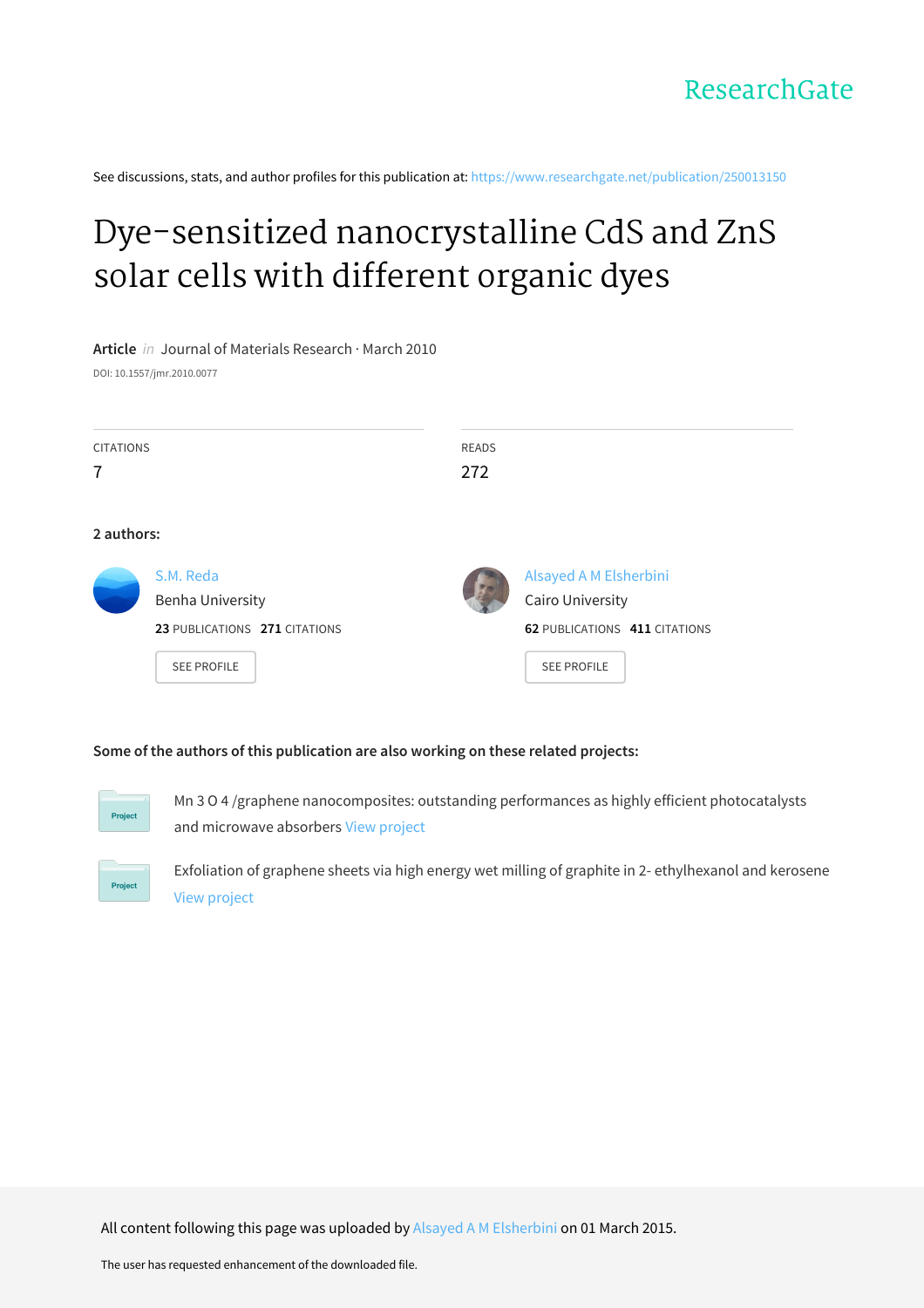## Dye-sensitized nanocrystalline CdS and ZnS solar cells with different organic dyes

Safenaz M. Reda<sup>a)</sup> Chemistry Department, Faculty of Science, Benha University, Benha, Egypt

Said A. El-Sherbieny National Institute of Laser, Cairo University, Giza, Egypt

(Received 8 February 2009; accepted 7 July 2009)

We have developed dye-sensitized nanocrystalline CdS and ZnS solar cells (DSSCs) based on crystal violet, methylene blue, and fluorescein photosensitizers. Nanocrystalline CdS and ZnS were synthesized by a green synthesis method using starch as the capping agent. Characterization of nanocrystalline CdS and ZnS was carried out by optical absorption and x-ray diffraction. The results indicate that CdS and ZnS prepared by this method may be used as photoelectodes in photo-electro-chemical energy conversion systems. DSSCs have been built and their photocurrent, open-circuit voltage, fill factor, and efficiency have been measured under direct sunlight illumination (1000  $Wcm^{-2}$ ). The efficiency of the cells made from dye-CdS was much higher than that of the cells made from dye-ZnS. This can be attributed to the particle size effect. Among the prepared dye-sensitized solar cells, a DSSC based on fluorescein dye as the photosensitizer produced the highest overall light solar energy to electricity conversion efficiency.

### I. INTRODUCTION

Recent research on solar cells has been aimed at lowering the fabrication cost to decrease the price of the energy obtained.<sup>1</sup> In this context, suitable materials should be easily preparable, inexpensive, and show stable behavior over long periods of operation. For these reasons, electrochemical photovoltaic cells composed of dye-sensitized oxides have been widely investigated. Grätzel and others have demonstrated that Ru-dye sensitized titantium dioxide  $(TiO<sub>2</sub>)$  offers a respectably high solar energy-toelectricity conversion efficiency of up to  $10\%$ <sup>2</sup>. This raised the hope of fabricating a stable, highly efficient, electrochemical photovoltaic cell. Nanocrystalline metal sulfides such as ZnS and CdS are promising materials in this respect. $3$  They are used in a variety of applications, such as optical and optoelectronic devices, photocatalysis,4 and window layers for fabrication of solar cell, due to their high transmittivity and low resistivity.<sup>5</sup> Several methods were documented for the synthesis of nanocrystalline CdS and ZnS. Some of these methods are metal-organic precursors, sol-gel, sonochemical, microwave assisted synthesis, and chemical bath deposition.<sup>6</sup>

In this paper we present our study on the synthesis and characterization of CdS and ZnS in nanocrystalline form to prepare the photoelectrochemical solar cell. On the other hand, there are few studies on the sensitization of the nanocrystalline semiconductor electrode by organic dyes compared to those of metal complex.<sup>7</sup> Therefore, this paper focuses on the sensitization of these metal sulfides with various organic dyes.

#### II. EXPERIMENTAL

## A. Preparation of ZnS and CdS nanoparticles

The green synthesis method using starch as a capping agent was used to prepare ZnS and CdS nanoparticles.<sup>8</sup> The green synthesis requires the related materials to be environmentally benign, nontoxic, and renewable. Starch as a green capping agent is one of the best candidates. Further, starch adopts a right-handed helical conformation in aqueous solution, in which the extensive numbers of hydroxyl groups can facilitate the complexation of metal ions to the molecular matrix.<sup>8</sup> Cadmium chloride, zinc chloride, and sodium sulfide were purchased from BDH Chemical Ltd. Co. Starch, a commercially available material, was used as the capping agent. A dilute aqueous solution of sodium hydroxide was used to control the pH.

The synthesis of starch capped ZnS and CdS nanoparticles proceeds as follows: The mixture of aqueous solution of starch (0.05 wt%) and 0.1 mol dm<sup>-3</sup> of cadmium was stirred at room temperature for about 1 h. Then the pH was adjusted to  $pH = 8-9$  using a dilute solution of sodium hydroxide. When the homogeneous solution was obtained, an aqueous solution of 0.1 mol  $dm^{-3}$  of sodium sulfide was slowly added. The mixture was further stirred for about 5 h and aged to

a)Address all correspondence to this author.

e-mail: safenazr@yahoo.com

DOI: 10.1557/JMR.2010.0077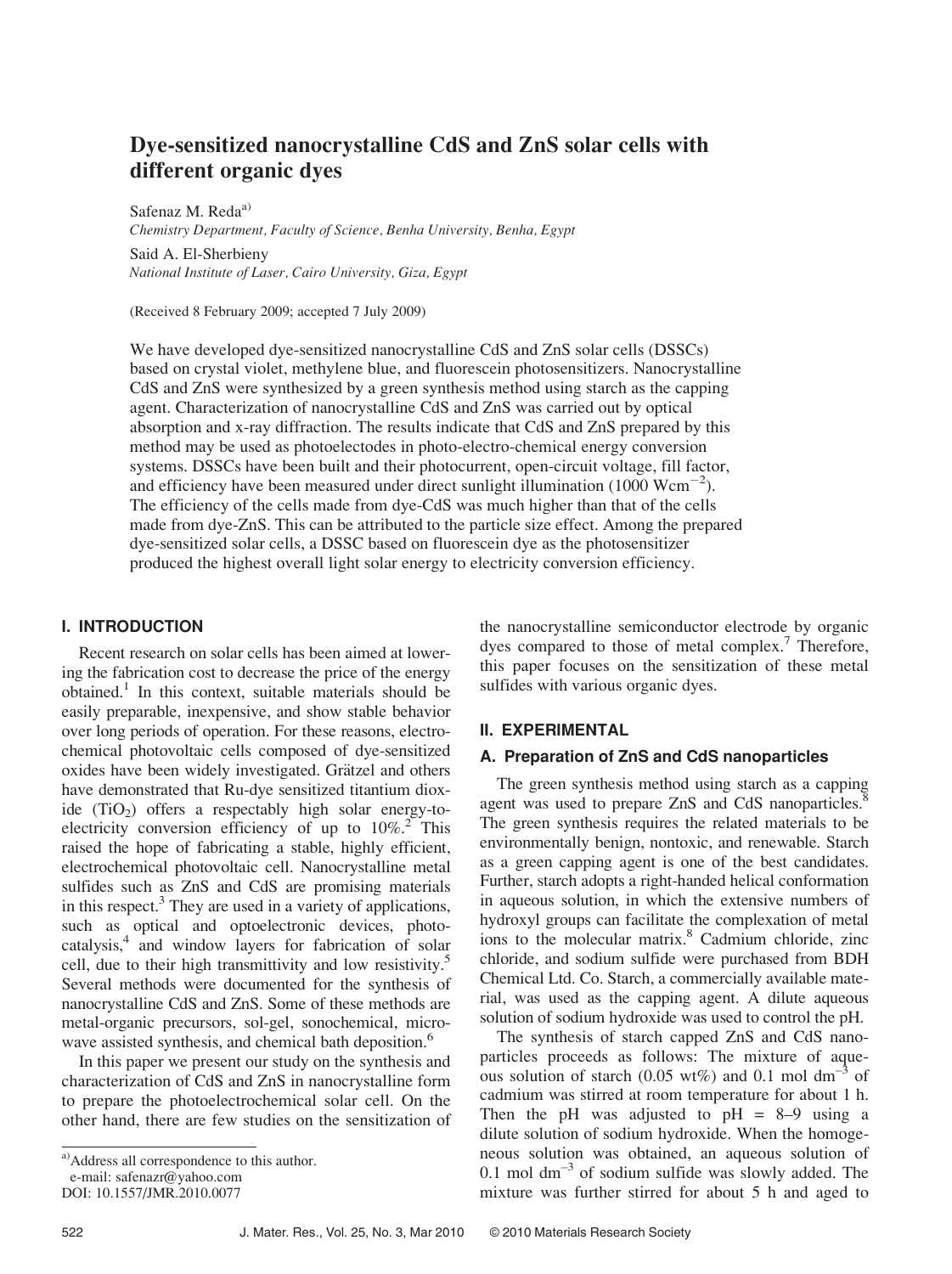about 12 h. The final precipitate was filtered and washed three times with acetone and dried at 200  $\degree$ C for 4 h to get rid of the starch. The ZnS was prepared in the same way. The CdS and ZnS are now ready to be applied as anodes in the cell and to be sensitized by dyes, which takes place immediately to prevent particle aggregation.

#### B. Cell preparation

To form the CdS and ZnS photoanode structure, CdS and ZnS coating was first applied using a conventional method.<sup>9</sup> The colloid CdS solution of 6 g was ground in a mortar with 2 mL of water and 0.2 mL of acetylacetone. A detergent (0.1 mL Triton X-100) was added to facilitate the spreading of the colloid on the substrate. Finally, the colloid was diluted by addition of 8 mL water. The colloid ZnS dispersion was prepared by the same method as the colloid CdS. The electrode was prepared by spreading a viscous dispersion of nanocrystalline CdS and ZnS on a conducting indium tin oxide (ITO)-coated glass substrate (transmission  $>70\%$  in visible and sheet resistance 20  $\Omega$ /square). After air drying, the film electrodes were fired for 30 min at 200 $\degree$ C. The resulting film thickness was about  $20 \mu m$ .

The adsorption of dyes was carried out immediately after high-temperature annealing to avoid rehydration of the porous thin films. The ITO/CdS and ZnS film electrodes were dipped into a  $10^{-3}$  mol L<sup>-1</sup> solution of the commercially available dyes crystal violet (CV; Fluka), methylene blue (MB; Fluka), and fluorescein (FL; Fluka) at room temperature for more than 12 h. After completion of the dye adsorption, the carbon counterelectrode was prepared by sputtering a thin layer of carbon on a transparent conducting glass support using a graphite rod. The carbon electrode was placed over the dyecoated electrode, and the edges of the cell were sealed. A redox electrolyte consisting of a mixture of iodide/ triiodide in acetonitrile was injected by syringe into the space between the two electrodes. The area of the cell was 2 cm<sup>2</sup> (1 cm  $\times$  2 cm). A schematic diagram showing the construction of the cell is represented in Fig. 1.

The dye coated semiconductor film was illuminated through the conductive glass support. To measure the I-V characteristic, direct sunlight served as a light source. The intensity of the illumination source was measured using a power meter. The circuit used for this measurement is shown in Fig. 2. A load resistance was used and varied between the short-circuit and opencircuit conditions to give the full I-V curve. The voltage was recorded using a voltmeter and a Keithly Electrometer 614 was used for measuring the current.

#### C. Characterization of ZnS and CdS nanoparticles

Powder x-ray diffraction (XRD) was recorded on Diano Corporation USA diffractometer using Co-radiation



FIG. 1. Scheme configuration of dye-sensitized solar cell.



FIG. 2. The circuit used to measure I-V characteristic of cell.

 $(\lambda = 0.179$  nm). The absorption measurements were performed on a Perkin-Elmer Lambda 40 spectrophotometer.

#### III. RESULTS AND DISCUSSION

#### A. Structure characterization

XRD patterns of the synthesized CdS and ZnS powder are shown in Fig. 3. From which, it is clear that CdS shows diffraction peaks at 2 $\theta$  positions of 27.2°, 44.3°, and 53.3°. The diffraction peaks at  $2\theta$  for ZnS were observed at 37°, 53.4 $^{\circ}$ , and 66.7 $^{\circ}$ . These three diffraction peaks for CdS and ZnS correspond to reflection from the (111), (220), and (311) planes of the cubic phase, respectively. These results agree with those reported in the literature.<sup>10,11</sup> The average size of particles can be calculated from the full width at half maximum (FWHM) values of the diffraction peaks using the Scherrer formula<sup>12</sup>:

$$
D = \frac{0.94\lambda}{\beta \cos \theta} \quad , \tag{1}
$$

where D is the average crystallite size,  $\lambda$  the x-ray wavelength,  $\theta$  the diffraction angle, and  $\beta$  the FWHM. The calculated average particle size of the synthesized CdS was 11 nm derived from the FWHM of the peak corresponding to  $2\theta = 27.2^{\circ}$ . The average particle size for ZnS was 20 nm derived from the FWHM of peak corresponding to  $2\theta = 37^\circ$ .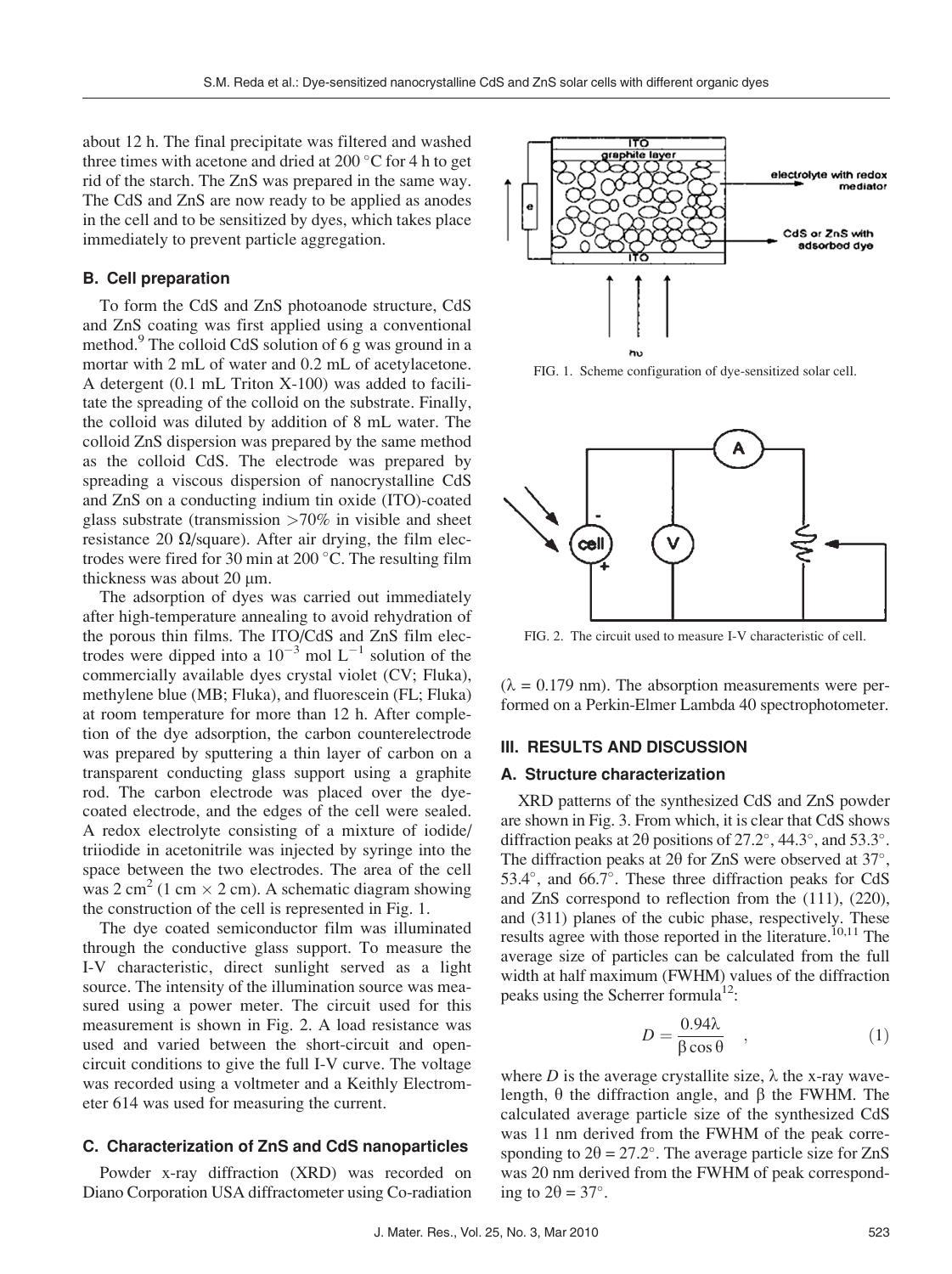

FIG. 3. X-ray diffraction patterns of (a) CdS and (b) ZnS powder.

Figure 4 shows the absorption spectra of CdS and ZnS nanoparticles. We can see from Fig. 4(a) that the onset of the absorption peak for CdS is located at nearly 480 nm which represents a blue shift of approximately 35 nm with respect to the band gap of 515 nm for bulk CdS.8 Additionally, the UV-vis spectrum also shows a shoulder peak at 320 nm, which can be assigned as an excitation peak.<sup>8</sup> The absorption spectrum of ZnS is shown in Fig. 4(b). It can be noted that the prepared ZnS showed a maximum at 317 nm with a blue shift in the absorption edge compared to bulk ZnS. This blue shift in absorption edge for CdS and ZnS is a result of quantum confinement effects.<sup>13</sup>

The optical band gaps  $(E_g)$  of the prepared CdS and ZnS were calculated using the relation:

$$
(\alpha h \nu) = A (h \nu - E_g)^n \quad , \tag{2}
$$

where  $\alpha$  is the optical absorption coefficient derived from the absorption data,  $hv$  is the photon energy,  $A$  is a constant, and  $n$  depends on transition type. The plots of  $(\alpha h v)^2$  versus photon energy (hv) showed linear behavior for  $n = \frac{1}{2}$ , Fig. 5. This can be taken as evidence for direct transition in these samples. The optical band  $(E_g)$  can be calculated from extrapolating the straight line to zero



FIG. 4. Absorption spectra of (a) CdS and (b) ZnS.



FIG. 5. Determination of band gap energy for (a) CdS and (b) ZnS.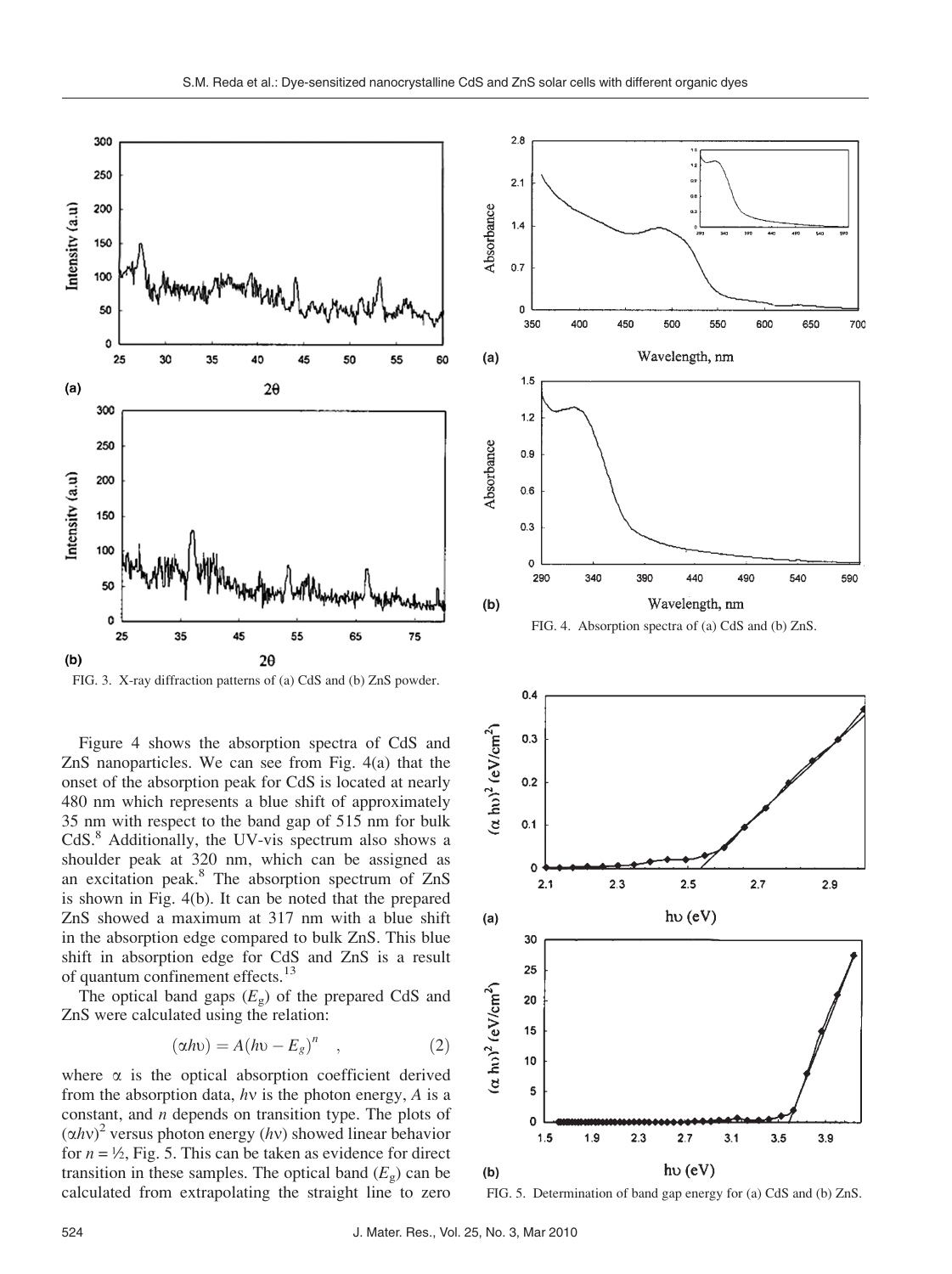photon energy. It is evident from the plot that CdS and ZnS have band gaps of 2.54 eV and 3.63 eV, respectively. The band gap values were found to be higher compared to the bulk value.<sup>6,13</sup>

The average size of CdS and ZnS particles can also be calculated by employing the Brus equation,  $13$ 

$$
E = \left[E_g^2 + 2(\hbar)^2 E_g(\pi/r)^2 / m^*\right]^{1/2} \quad , \tag{3}
$$

where  $E$  is the energy gap,  $E<sub>g</sub>$  the bulk band gap,  $r$  the particle radius, and m\* the effective mass of an electron. The average particle diameter corresponding to the energy gap, 2.54 eV for CdS and 3.63 eV for ZnS, is 10 and 18 nm, respectively. This agreed well with the nanocrystallite sizes as determined from the x-ray studies and the shift in the band gap.

These results indicate that the CdS and ZnS prepared by this method can be used as photoelectrodes in dyesensitized solar cells.

## B. Photovoltic properties of DSSCs based on nanocrystalline CdS and ZnS

The synthesized CdS and ZnS were used as the electrode in a dye sensitized solar cell. Figure 6 represents the molecular structures of three efficient photosensitizers for DSSCs. The absorption of a photon by a dye molecule happens via an excitation between its electronic states. The electron transfer mechanism is strongly dependent on the electronic structure of the adsorbed dye molecule and the energy level matching between the excited state of the dye and the conduction band of the CdS and ZnS.

Figure 7 shows the steps in the conversion of a photon to current. Dye adsorbed on the CdS and ZnS surface absorbs the incident photon and is then excited from the ground state to the exited state owing to the intramolecular  $\pi$ - $\pi$ <sup>\*</sup> transition. The electron of the excited state is immediately injected into the conduction band of the CdS and ZnS electrode before it is deactivated by emission and subsequent formation of the oxidized dye. Injected electrons in the conduction band of CdS and ZnS are transported toward the back contact transparent conducting glass support (TCO) and consequently reach the counterelectrode through the external load and wiring. The oxidized dye accepts electrons from the I – redox mediator, regenerating the ground state of the dye, and  $\Gamma$  is oxidized to  $I_3^-$ . The oxidized redox mediator,  $I_3^-$ , is regenerated to  $I^-$  at the counterelectrode. This means that electric power is generated without permanent chemical transformation. We concern ourselves here only with the effect of the chemical structure of the dye present upon the solar cell operation. All other factors, such as the concentrations of dye, electrolyte, type of solvent, and sealing stay fixed for all solar cells investigated.



Semiconductor FIG. 7. Schematic energy diagram for a DSSC.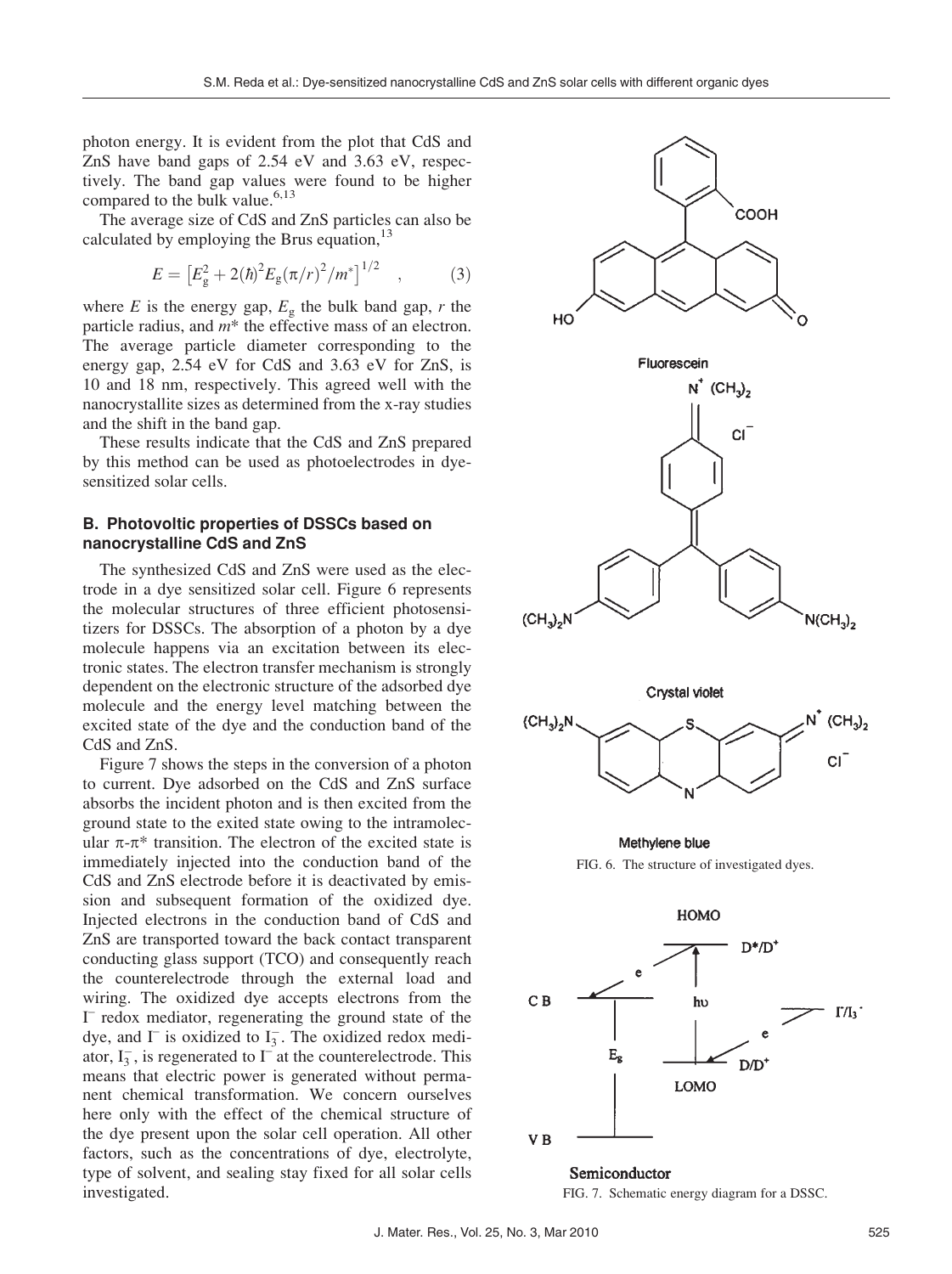The I-V characteristics of a dye sensitized solar cell based on crystal violet (CV), methylene blue (MB), and fluorescein (FL) under direct sunlight  $(1000 \text{ Wcm}^{-2})$  are shown in Figs. 8 and 9. The open circuit voltage  $(V_{\text{oc}})$ and short circuit current  $(J_{\rm sc})$  were obtained from x and y intercepts, respectively. The fill factor (FF) was calculated using the following relation:

$$
FF = \frac{V_m J_m}{V_{oc} J_{sc}} \quad , \tag{4}
$$

where  $V_m$  and  $J_m$  are voltage and current, respectively, for maximum power output. The overall energy conversion yield  $(\eta_v)$  was defined by the following relation:

$$
\eta_{y} = \frac{J_{sc}V_{oc}FF}{P_{in}} \quad , \tag{5}
$$

where  $P_{\text{in}}$  is the power of the incident white light.

The values of fill factor and efficiency  $(\eta)$  are given in Table I. As shown in Table I, the  $J_{\rm sc}$  values for all the DSSCs based on CdS nanoparticles were higher than for ZnS. This is probably due to the extent of adsorbed dye. This led to the question of comparing the amount of



FIG. 8. Current-voltage curves for FL, CV, and MB sensitized CdS electrodes.



FIG. 9. Current-voltage curves for FL, CV, and MB sensitized ZnS electrodes.

adsorbed dye with  $J_{\rm sc}$  of corresponding DSC. Figures 10 and 11 represented the absorption spectroscopy of the dye solution before and after absorption from the CdS and ZnS electrodes. The maximum wavelength before and after adsorption from CdS and ZnS and percent of adsorbed dyes are summarized in Table II. This table shows that the position of the maximum absorption peak

TABLE I. Photovoltaic parameters of crystal violet (CV), methylene blue (MB), and fluorescein (FL) dye-sensitized nanocrystalline ZnS and CdS solar cells.

| Samples | $J_{sc}$<br>$(\mu A \cdot cm^{-2})$ | $V_{\rm oc}$<br>(mV) | $J_{\rm m}$<br>$(\mu A \cdot cm^{-2})$ | $V_{\rm m}$<br>(mV) | FF   | $\eta \times$<br>$^{-2}$ %<br>$10^{\circ}$ |
|---------|-------------------------------------|----------------------|----------------------------------------|---------------------|------|--------------------------------------------|
| FL/CdS  | 90                                  | 570                  | 65                                     | 335                 | 0.42 | 2.2                                        |
| MB/CdS  | 70                                  | 500                  | 50                                     | 300                 | 0.43 | 1.5                                        |
| CV/CdS  | 40                                  | 445                  | 25                                     | 250                 | 0.35 | 0.6                                        |
| FL/ZnS  | 8                                   | 103                  | 6.3                                    | 75                  | 0.47 | 0.5                                        |
| MB/ZnS  | 5                                   | 103                  | 3.5                                    | 72                  | 0.49 | 0.3                                        |
| CV/ZnS  | 3                                   | 96                   | 1.3                                    | 70                  | 0.31 | 0.1                                        |

 $J_{\rm sc}$ : Short circuit current. FF: Fill factor.  $V_{\rm oc}$ : Open circuit voltage.  $\eta$ : overall energy conversion yield.  $J_m$ : Maximum current.  $V_m$ : Maximum voltage.



FIG. 10. The change in absorption spectra of FL, MB, and CV in ethanol solution before and after adsorption on the surface of CdS.



#### Wavelength (nm)

FIG. 11. The change in absorption spectra of FL, MB, and CV in ethanol solution before and after adsorption on the surface of ZnS.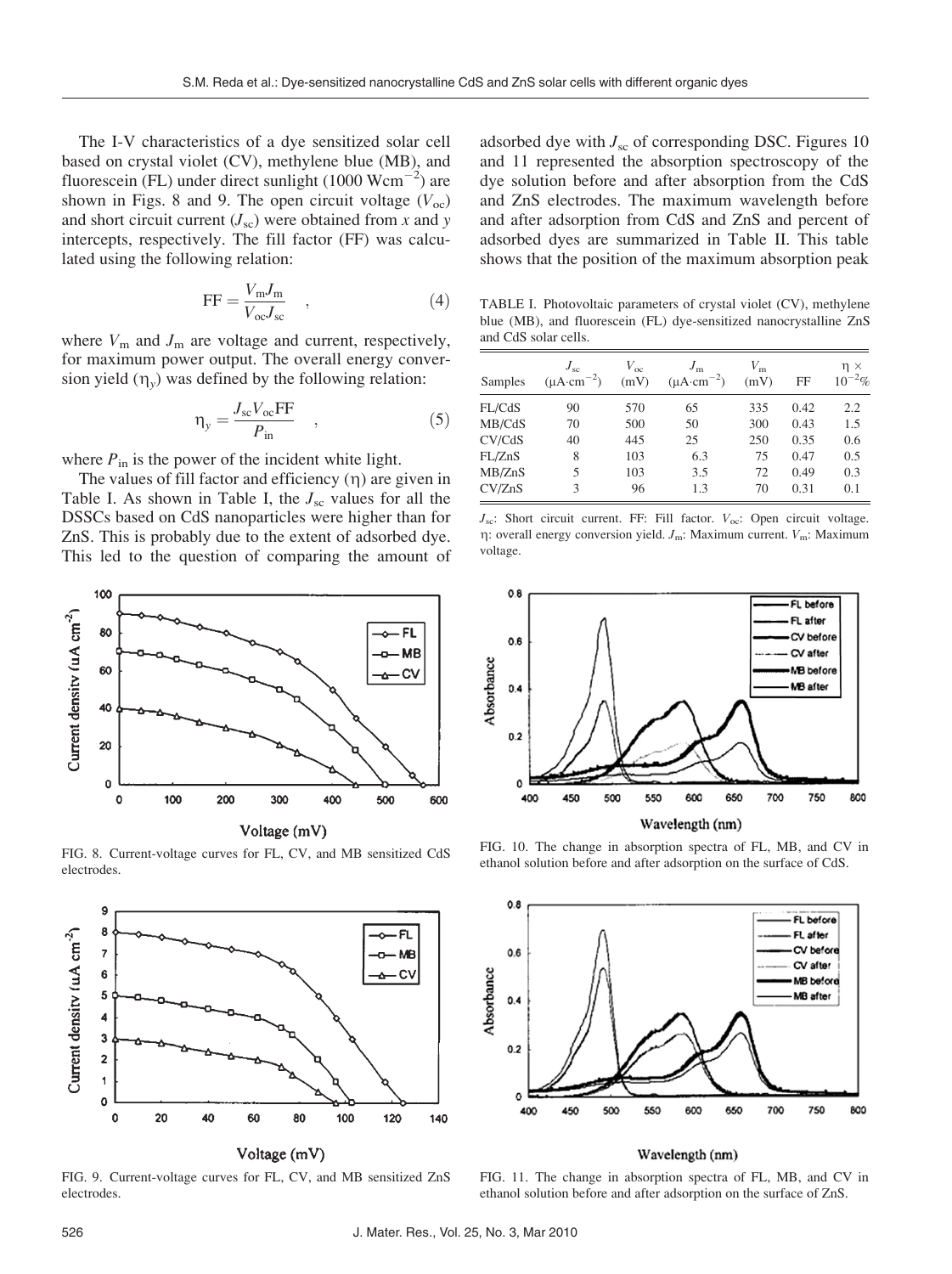| Samples |                | Adsorption | $\lambda_{\text{max (nm)}}$ | A    | $\ast$ $\%$ |
|---------|----------------|------------|-----------------------------|------|-------------|
|         | FL             | before     | 488                         | 0.69 | 52          |
|         |                | after      | 487                         | 0.33 |             |
| CdS     | CV <sub></sub> | before     | 580                         | 0.33 | 48          |
|         |                | after      | 580                         | 0.17 |             |
|         | MB             | before     | 655                         | 0.34 | 50          |
|         |                | after      | 653                         | 0.17 |             |
|         | FL             | before     | 488                         | 0.68 | 25          |
|         |                | after      | 488                         | 0.51 |             |
| ZnS     | CV <sub></sub> | before     | 580                         | 0.31 | 19          |
|         |                | after      | 580                         | 0.25 |             |
|         | MB             | before     | 655                         | 0.33 | 24          |
|         |                | after      | 655                         | 0.25 |             |

TABLE II. The values of absorption at maximum wave length before and after adsorption from CdS and ZnS.

\*Percent of absorption.

was the same for each dye before and after adsorption, while a difference in absorption intensity was observed. In the case of CdS, the percent of adsorbed dye is higher than ZnS. This means that a larger amount of dye is adsorbed by CdS than by ZnS. This could be attributed to the small particle size of CdS compared to ZnS. The results also show that the percent of adsorbed FL is higher than CV and MB. The absorption of the dye to the semiconductor surface usually takes place via special anchoring groups. Assuming that the carboxylic group of the FL dye worked as anchoring group, the presence of this acidic group ensures the successful adsorption of this dye on the surface of CdS and ZnS, and increased the electron-injection yield.<sup>6</sup> Therefore, it is thought that a DSSC based on FL shows the highest solar cell performance and thus the highest photocurrent. In the case of CV and MB, the anchoring groups are amino groups (basic dyes).<sup>14</sup> It is possible that the amino groups were hardly adsorbed on the CdS and ZnS surface. This causes a slight resistance in the electron transfer from the excited state to the conduction band of CdS and ZnS and may suppress sensitization in the MB and CV cells compared to FL cells. This is advantageous to light harvesting and consequently favorable to photoelectric conversion.

Another explanation is also possible on the basis of the formation of aggregates of FL, CV, and MB on the ZnS and CdS surface. It is considered that the arrangement of adsorbed dyes on the ZnS and CdS surfaces was probably different from one dye to another, and the difference of the dye arrangement influenced the solar cell efficiencies. In the case of CV and MB cells, a disorder of the packing of the dye chromophores caused the decrease of efficiency.<sup>15</sup> The formation of this aggregate could be caused by a decrease of the quantum yield and the fluorescence lifetime due to the selfquenching of the exited state in the aggregate.<sup>15</sup> Therefore, it is surmised that the disorder of alignment of the chromophores in the aggregates and the self-quenching

in the aggregate might be responsible for the low efficiency of CV and MB.

These results indicate that the prospects are good for using organic dye as photosensitizers in DSSCs.

## IV. CONCLUSIONS

In this study, crystal violet, methylene blue, and fluorescein dyes were used as sensitizers for nanocrystalline CdS and ZnS electrodes. Nanocrystalline CdS and ZnS were prepared by the green synthesis method using starch as the capping agent. X-ray diffraction measurements indicated a cubic phase for both CdS and ZnS nanoparticles with an average particle size of 11 and 20 nm, respectively. Optical absorption measurements revealed a blue shift in the absorption spectrum due to quantum confinement effects. This paper shows a low cost method for the fabrication of sensitized solar cells. The obtained results showed that the short circuit photocurrent density  $(J_{\rm sc})$  of the cells made from dye-CdS was much higher than that made from dye-ZnS. This is due to particle size effect. Our results also show that the DSSCs based on fluorescein dye as the sensitizer exhibited higher photovoltaic performance than CV and MB.

## ACKNOWLEDGMENT

The authors wish to thank all the staff members of National Institute of Laser, Cairo University, Giza, Egypt for their support and cooperation through this work.

## **REFERENCES**

- 1. N. Fathy and M. Ichimura: Photoelectrical properties of ZnS thin films deposited from aqueous solution using pulse electrochemical deposition. Sol. Energy Mater. Sol. Cells 87, 747 (2005).
- 2. M. Grätzel: Dye-sensitized solar cell. *J. Photochem. Photobiol.* 4, 145 (2003).
- 3. A. Olea and P.J. Sebastian: (Zn,Cd) S porous layers for dyesensitized solar cell application. Sol. Energy Mater. Sol. Cells 55, 149 (1998).
- 4. W. Dae and R.K. Mehra: Cysteine-capped ZnS nanocrystallites: Preparation and characterization. *J. Inorg. Biochem.* **70,** 125 (1998).
- 5. I.K. Battisha, H.H. Afify, G. Abd El-Fattah, and K. Bader: Raman and photoluminescence studies of pure and Sn-enriched thin films of CdS prepared by spry pyrolysis. Fizika 1, 31 (2002).
- 6. V.P. Singh, R.S. Singh, G.W. Thompson, V. Jayaraman, S. Sanagapalli, and V.K. Rangari: Characteristics of nanocrystalline CdS films fabricated by sonochemical, microwave and solution growth methods for solar cell applications. Sol. Energy Mater. Sol. Cells 81, 293 (2004).
- 7. K. Sayama, S. Tsukagoshi, T. Mori, K. Hara, Y. Ohga, A. Shinpou, Y. Abe, S. Suga, and H. Arakawa: Efficient sensitization of nanocrystalline  $TiO<sub>2</sub>$  films with cyanine and merocyanine organic dyes. Sol. Energy Mater. Sol. Cells 80, 47 (2003).
- 8. Q. Wei, S.Z. Kang, and J. Mu: Green synthesis of starch capped CdS nanoparticles. Colloids Surf., A 247, 125 (2004).
- 9. K.G.U. Wijayantha, L.M. Peter, and L.C. Otley: Fabrication of CdS quantum dot sensitized solar cells via a pressing route. Sol. **Energy Mater. Sol. Cells 83, 363 (2004).**